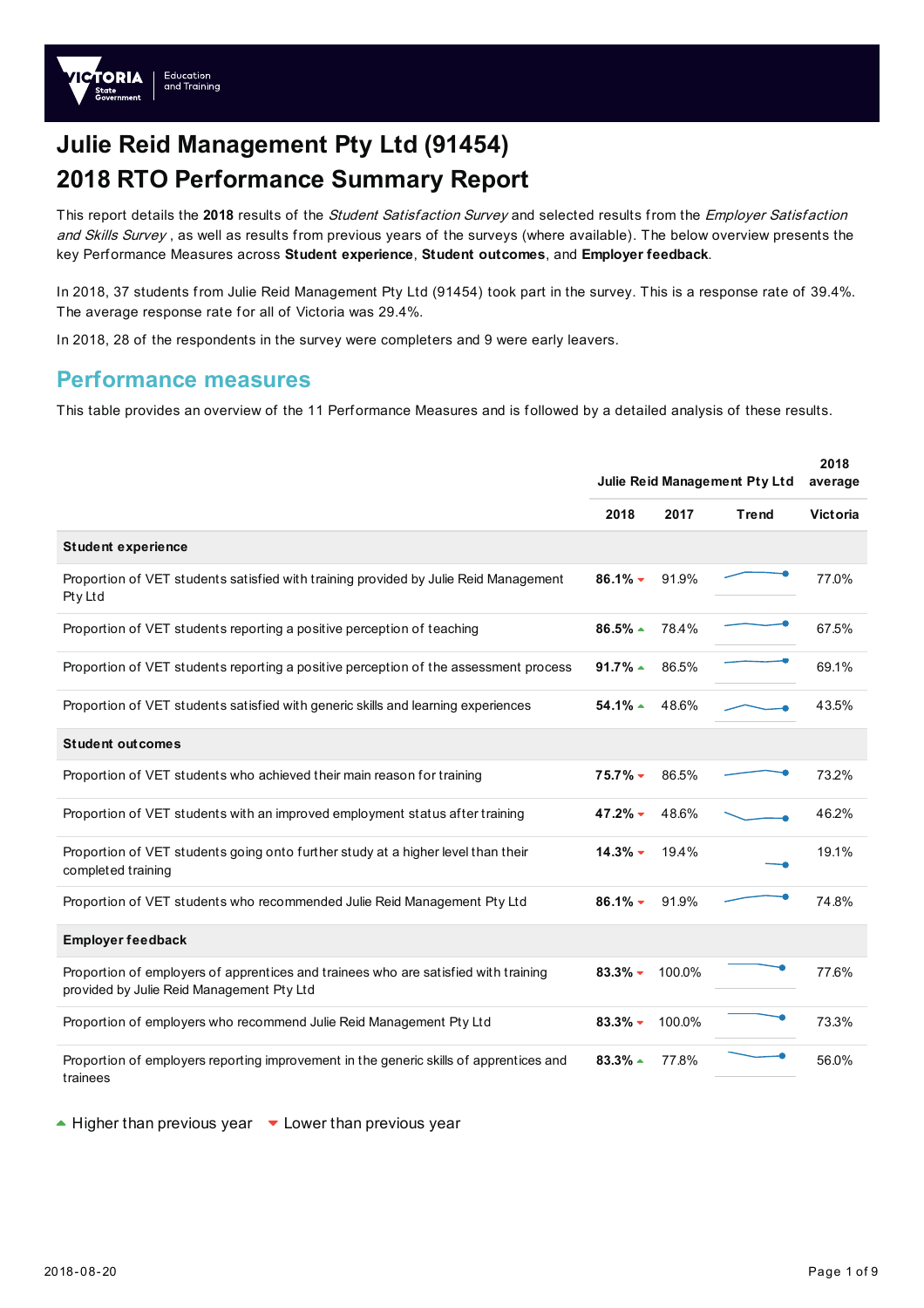### **Student experience summary**

#### **Legend**

Julie Reid Management Pty Ltd 2018 2017 2018 Victorian average - Higher than previous year v Lower than previous year

Proportion of VET students who are **satisfied with training** provided by Julie Reid Management Pty Ltd



#### $2018 n = 36$

This measure is based on the proportion of students who reported that they were "Very satisfied" or "Satisfied" with training provided by the RTO, exclusive of missing items and 'not applicable' responses.

|                                                                                                                     |  | 2015 2016 2017 2018 |  |
|---------------------------------------------------------------------------------------------------------------------|--|---------------------|--|
| Overall, how satisfied are you 70.6 $93.3 \triangle 91.9 \triangleright 86.1 \triangleright$<br>with your training? |  |                     |  |

Proportion of VET students reporting a **positive perception of the assessment process**



Proportion of VET students reporting a **positive perception of teaching**

#### $2018 n = 37$

This measure is based on the proportion of students who reported that they were "Very satisfied" or "Satisfied" with **all** three components of the question, exclusive of missing items and "Not applicable" responses.

|                                    |      | 2015 2016 2017 |                                                             | 2018 |
|------------------------------------|------|----------------|-------------------------------------------------------------|------|
| Clearly taught the subject         | 83.3 |                | 90.0 $\triangle$ 91.9 $\triangle$ 89.2 $\blacktriangledown$ |      |
| Had current industry<br>experience |      |                | $100.0$ $96.7 \times 94.6 \times 94.4 \times$               |      |
| Understood your learning<br>needs  | 77.8 |                | $96.7 - 83.8 - 88.9 -$                                      |      |

#### Proportion of VET students satisfied with **generic skills and learning experiences**



#### $2018 n = 37$

This measure is based on the proportion of students who reported that they were "Very satisfied" or "Satisfied" with **all** six components of the question, exclusive of missing items and "Not applicable" responses.

|                            |      | 2015 2016             | -2017           | 2018            |
|----------------------------|------|-----------------------|-----------------|-----------------|
| Career out look            | 722  | $100.0 - 86.5 - 81.1$ |                 |                 |
| English writing skills     | 417  | $70.0 \triangle$      | $65.7 - 78.8 -$ |                 |
| <b>Numerical skills</b>    | 54.5 | $83.3 - 58.8$         |                 | $60.6 -$        |
| Problem solving skills     | 80.0 | $87.5 \triangle$      | $83.3 -$        | 80.0 $\sim$     |
| Self-confidence            | 824  | $93.1 - 89.2$         |                 | $886$ $\bullet$ |
| <b>Team working skills</b> | 769  | $929 -$               | $94.4 -$        | 80.6            |

# **91.7%**

#### $2018 n = 36$

This measure is based on the proportion of students who reported that they were "Very satisfied" or "Satisfied" with **all** three components of the question, exclusive of missing items and "Not applicable" responses.

|                                                          |      | 2015 2016 2017 2018                            |  |
|----------------------------------------------------------|------|------------------------------------------------|--|
| Appropriate for your studies                             |      | 88.9 96.4 $\triangle$ 97.3 $\triangle$ 91.7    |  |
| Clearly outlined to you                                  | 88.9 | $96.6 \triangle 91.9 \triangle 94.4 \triangle$ |  |
| Carried out as outlined to you 88.9 92.9 ▲ 91.9 ▼ 91.7 ▼ |      |                                                |  |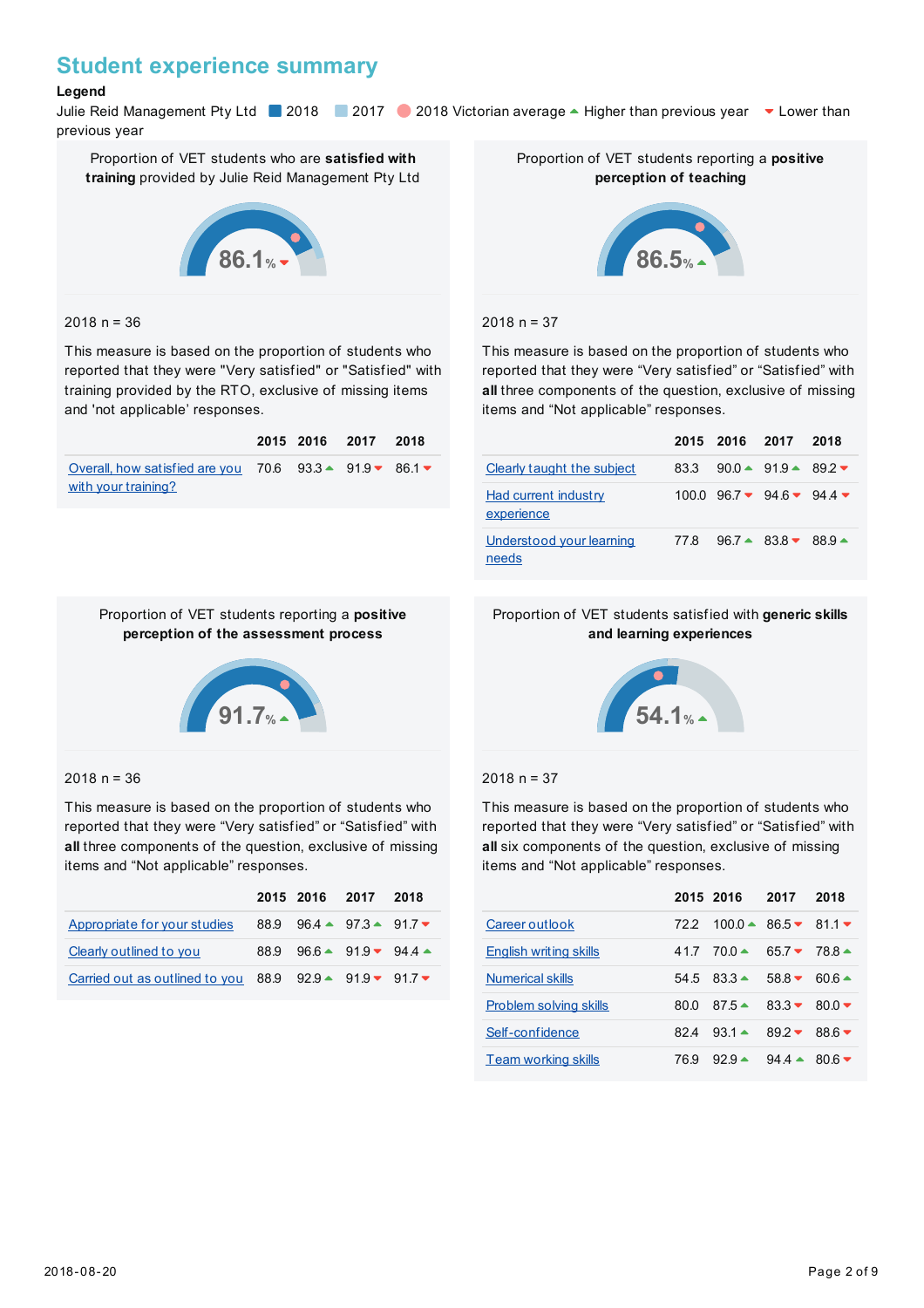### **Student outcomes summary**

#### **Legend**

Julie Reid Management Pty Ltd 2018 2017 2018 Victorian average - Higher than previous year v Lower than previous year



#### $2018 n = 37$

This measure is based on the proportion of students who reported they "Strongly Agree" or "Agree" that they achieved their main reason for undertaking training.

|                             | 2015 2016 2017 2018                         |  |
|-----------------------------|---------------------------------------------|--|
| You achieved your main      | 66.7 77.4 $\triangle$ 86.5 $\triangle$ 75.7 |  |
| reason for doing the course |                                             |  |

Proportion of VET students with an **improved employment status after training**



#### $2018 n = 36$

This measure is based on student responses to nine questions. Students had an "improved employment status after training" if they were employed before training and afterwards had greater responsibility, a promotion, started a new role, earned more, worked more hours, gained extra skills, completed an apprenticeship/traineeship or set up a business. For those

that were unemployed, they had "improved employment status" if they got a job or set up a business.

The methodology used to construct this measure was changed in 2018. So, the results are not directly comparable over time.

#### Proportion of VET students who **recommend** Julie Reid Management Pty Ltd



Proportion of VET students **going onto further study at a higher level** than their completed training

#### $2018 n = 35$

Students that commenced another course or further study were asked about the level of the new course. This measure is based on the proportion of students who reported that they were going onto further study at a higher level than the course recorded in their administrative data.



#### $2018 n = 36$

This measure is based on the proportion of students who reported that they were "Very likely" or "Likely" to recommend the RTO to other students.

|                            |  | 2015 2016 2017 2018                         |  |
|----------------------------|--|---------------------------------------------|--|
| How likely would you be to |  | 66.7 83.3 $\triangle$ 91.9 $\triangle$ 86.1 |  |
| recommend this training    |  |                                             |  |
| organisation to other      |  |                                             |  |
| students?                  |  |                                             |  |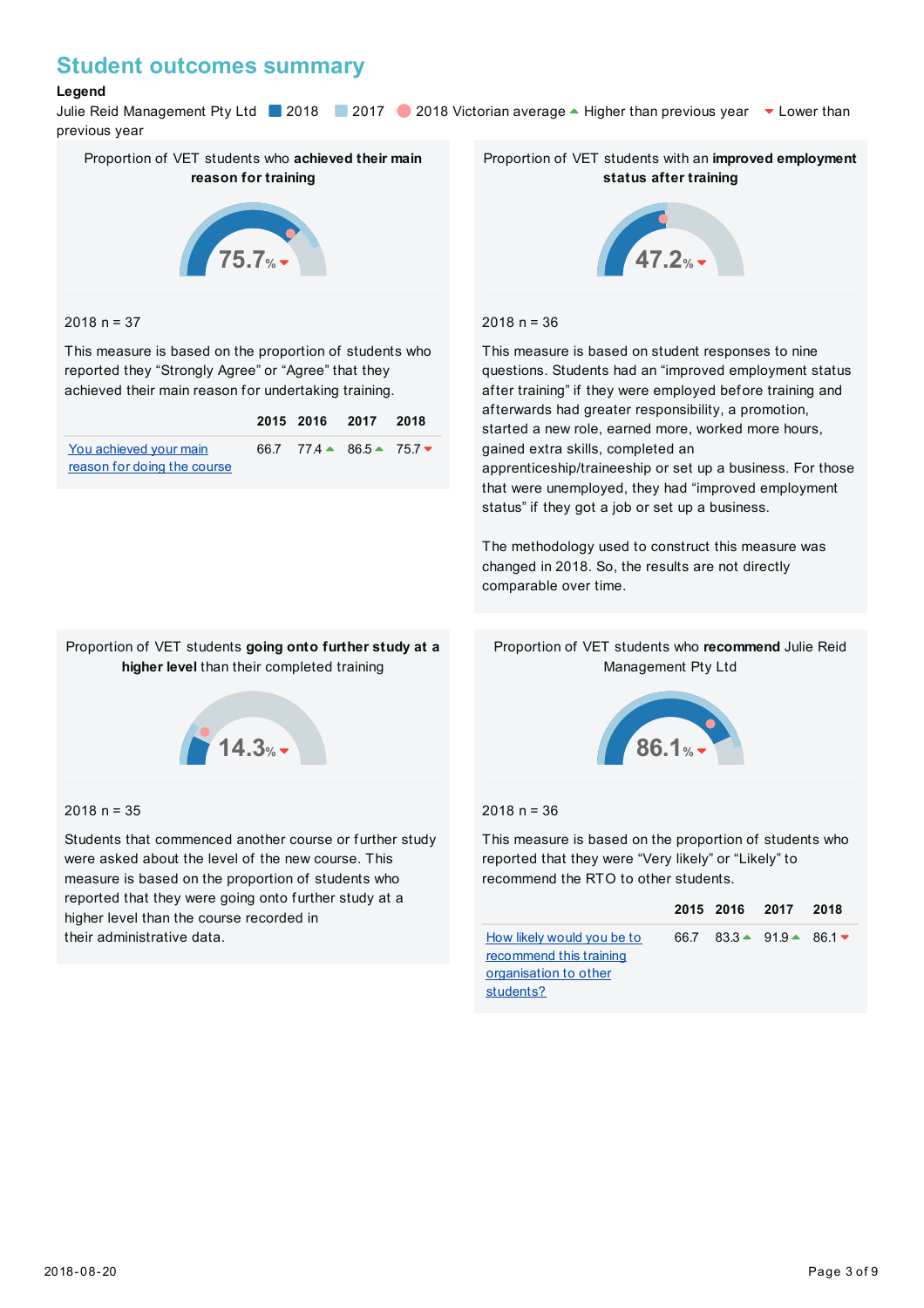### **Employer feedback summary**

Results from the Employer Satisfaction and Skills Survey will only be shown where there are five or more employers of apprentices or trainees who responded.

#### **Legend**

Julie Reid Management Pty Ltd 2018 2017 2018 Victorian average A Higher than previous year  $\bullet$  Lower than previous year

Proportion of employers who are **satisfied with training** provided by Julie Reid Management Pty Ltd



#### $2018 n = 6$

This measure is based on the proportion of employers of apprentices and trainees who reported that they were "Very satisfied" or "Satisfied" with training provided by the RTO, exclusive of missing items.

|                                        | 2016 | 2017  | 2018     |
|----------------------------------------|------|-------|----------|
| Satisfied with training provided 100.0 |      | 100.0 | $83.3 -$ |
| by the RTO                             |      |       |          |

Proportion of employers who **recommend** Julie Reid Management Pty Ltd



#### $2018 n = 6$

This measure is based on the proportion of employers of apprentices and trainees who reported that they were "Very likely" or "Likely" to recommend the RTO to other employers, exclusive of missing items.

|                   | 2016  | 2017  | 2018     |
|-------------------|-------|-------|----------|
| Recommend the RTO | 100.0 | 100.0 | $83.3 -$ |

#### Proportion of employers reporting improvement in **generic skills**



#### $2018 n = 6$

This measure is based on the proportion of employers who reported that they were "Highly Satisfied" or "Satisfied" that the RTO contributed to an improvement in **all** the following skills of their apprentice(s)/trainee(s); technical/job specific skills, problem solving skills, decision making skills, confidence and initiative, teamwork skills, writing skills, numeracy skills and IT/computer skills, exclusive of missing items and "not applicable" responses.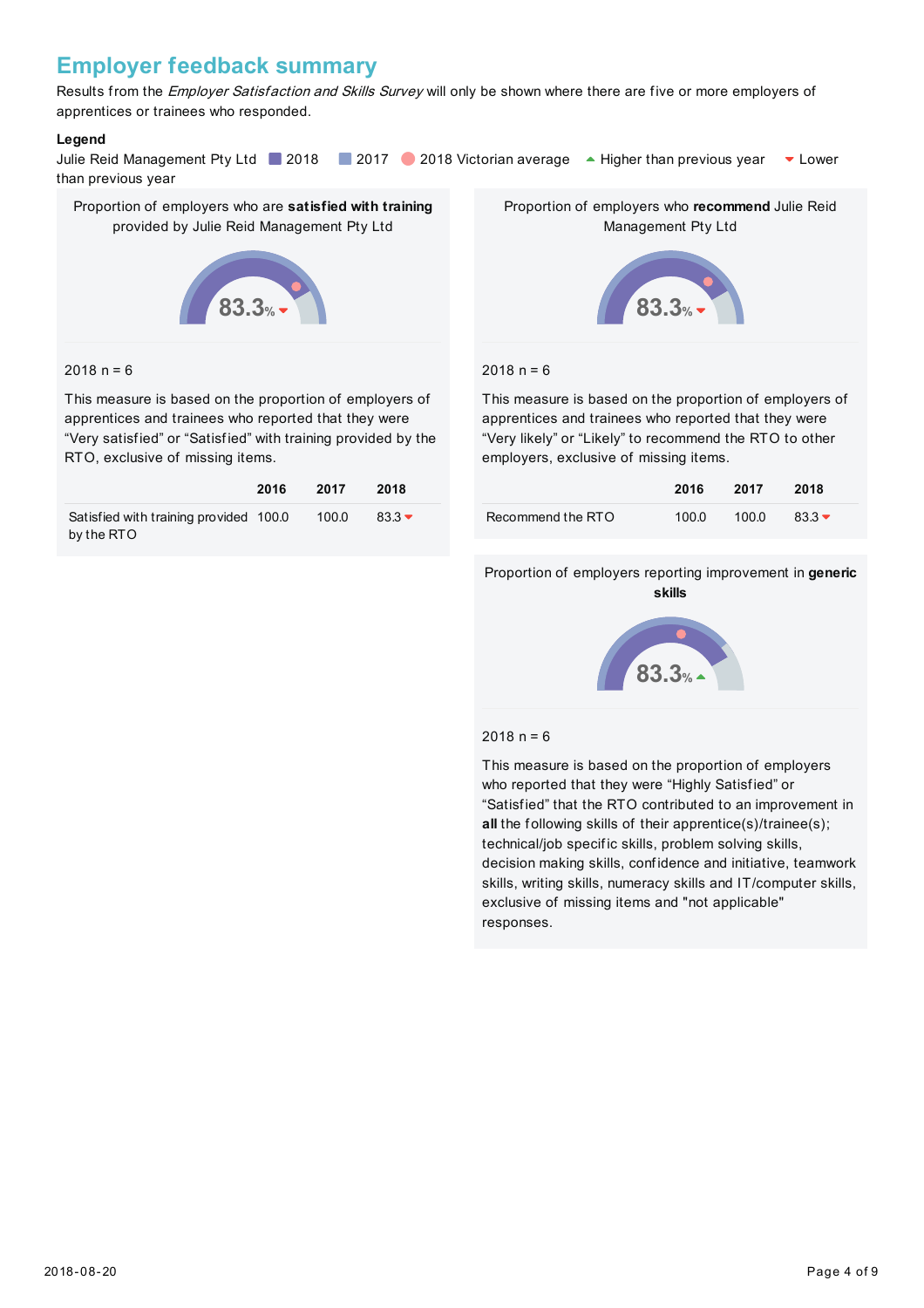# **Student experience**

#### **Proportion of VET students satisfied with training provided by Julie Reid Management Pty Ltd**

Julie Reid Management Pty Ltd 2018 2018 Victorian average A Higher than previous year v Lower than previous



| Satisfied with training by Field of Education |                                          |  |  |  |
|-----------------------------------------------|------------------------------------------|--|--|--|
|                                               | $25\% \qquad 50\% \qquad 75\% \qquad 10$ |  |  |  |
|                                               |                                          |  |  |  |
| Management And Commerce                       | $•100.0\%$                               |  |  |  |
|                                               |                                          |  |  |  |
|                                               |                                          |  |  |  |
|                                               |                                          |  |  |  |
| Society And Culture                           | 91.7%                                    |  |  |  |
|                                               |                                          |  |  |  |
|                                               |                                          |  |  |  |
| Architecture And Building                     | 84.6%                                    |  |  |  |
|                                               |                                          |  |  |  |
|                                               |                                          |  |  |  |

#### **Proportion of VET students reporting a positive perception of teaching**

Julie Reid Management Pty Ltd 2018 2018 Victorian average A Higher than previous year v Lower than previous year

0%



Completers Early leavers



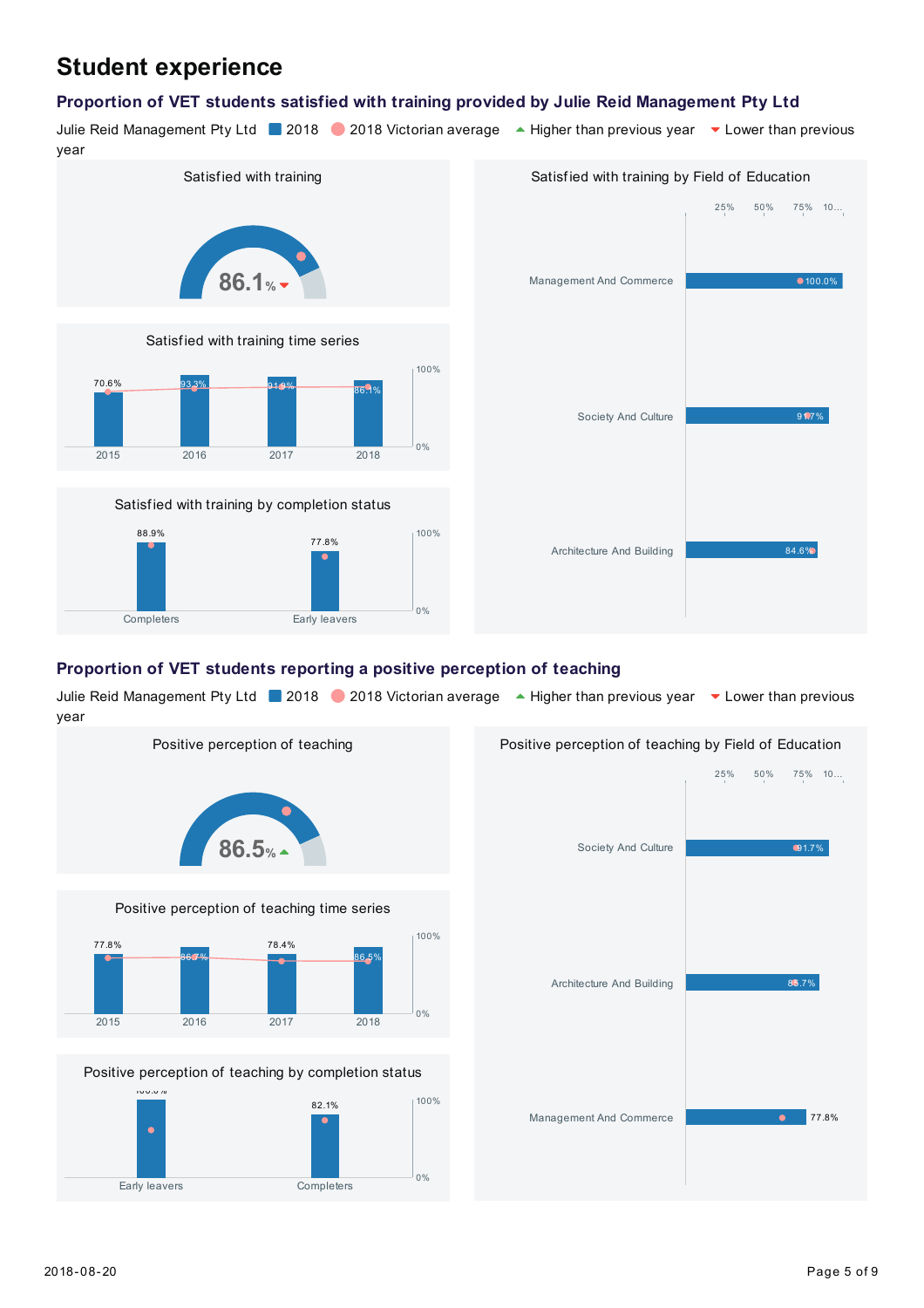#### **Proportion of VET students reporting a positive perception of the assessment process**

Julie Reid Management Pty Ltd 2018 2018 Victorian average A Higher than previous year v Lower than previous year

Positive perception of the assessment process







| Positive perception of the assessment process by Field of |                     |  |  |
|-----------------------------------------------------------|---------------------|--|--|
| Education                                                 |                     |  |  |
|                                                           | $25\%$ 50% 75% 10   |  |  |
| Management And Commerce                                   | 100.0%<br>$\bullet$ |  |  |
| Architecture And Building                                 | 92.3%               |  |  |
| Society And Culture                                       | 91.7%               |  |  |

#### **Proportion of VET students satisfied with generic skills and learning experiences**

Julie Reid Management Pty Ltd 2018 2018 Victorian average A Higher than previous year v Lower than previous year

0%



Completers Early leavers

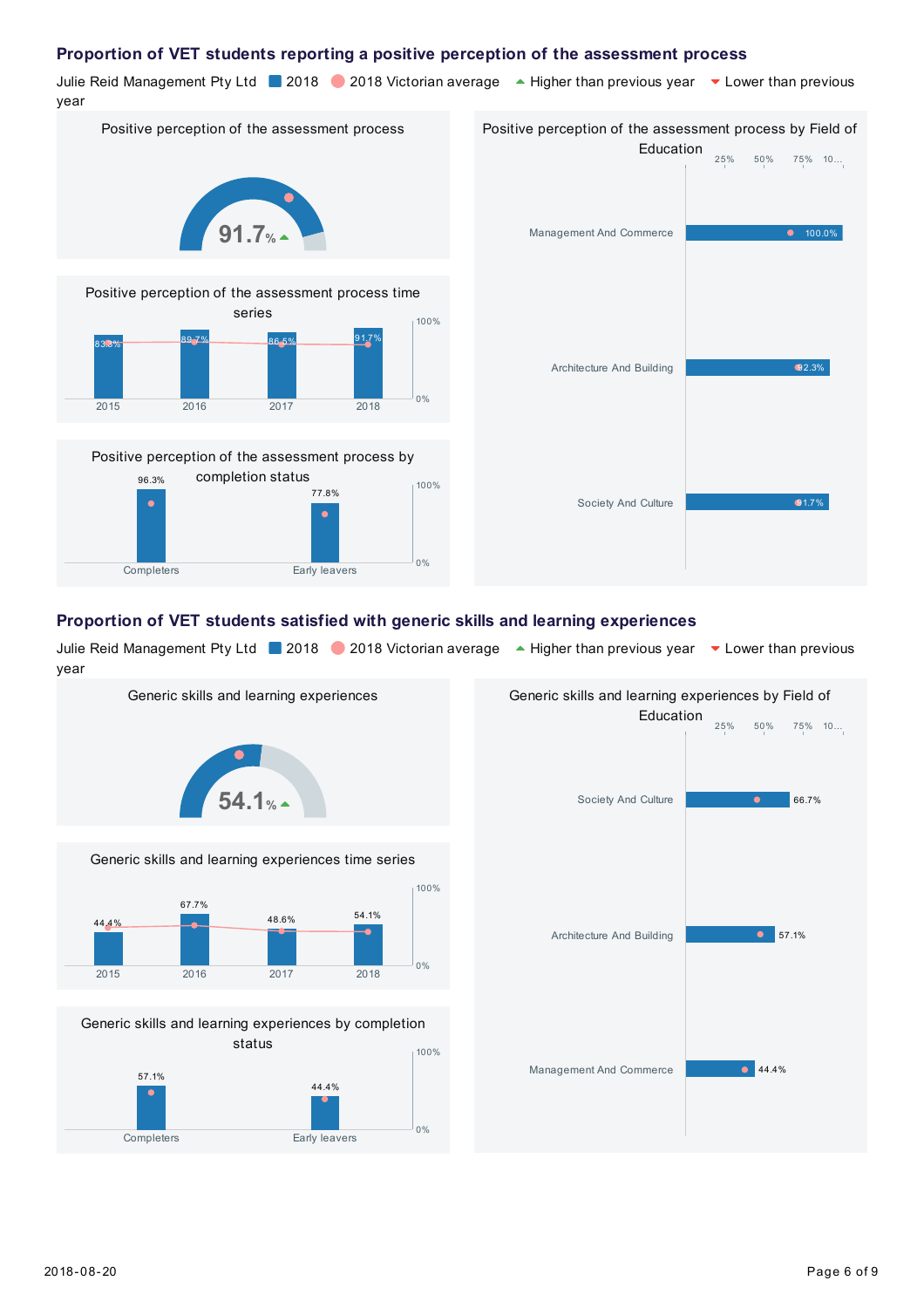# **Student outcomes**

#### **Proportion of VET students who achieved their main reason for training**

Julie Reid Management Pty Ltd 2018 2018 Victorian average A Higher than previous year v Lower than previous year



The methodology used to construct this measure was changed in 2018. So, the results are not directly comparable over time.

Julie Reid Management Pty Ltd 2018 2018 Victorian average A Higher than previous year v Lower than previous year





Improved employment status after training by completion status 55.6% 44.4% Early leavers **Completers**  $0%$ 100%

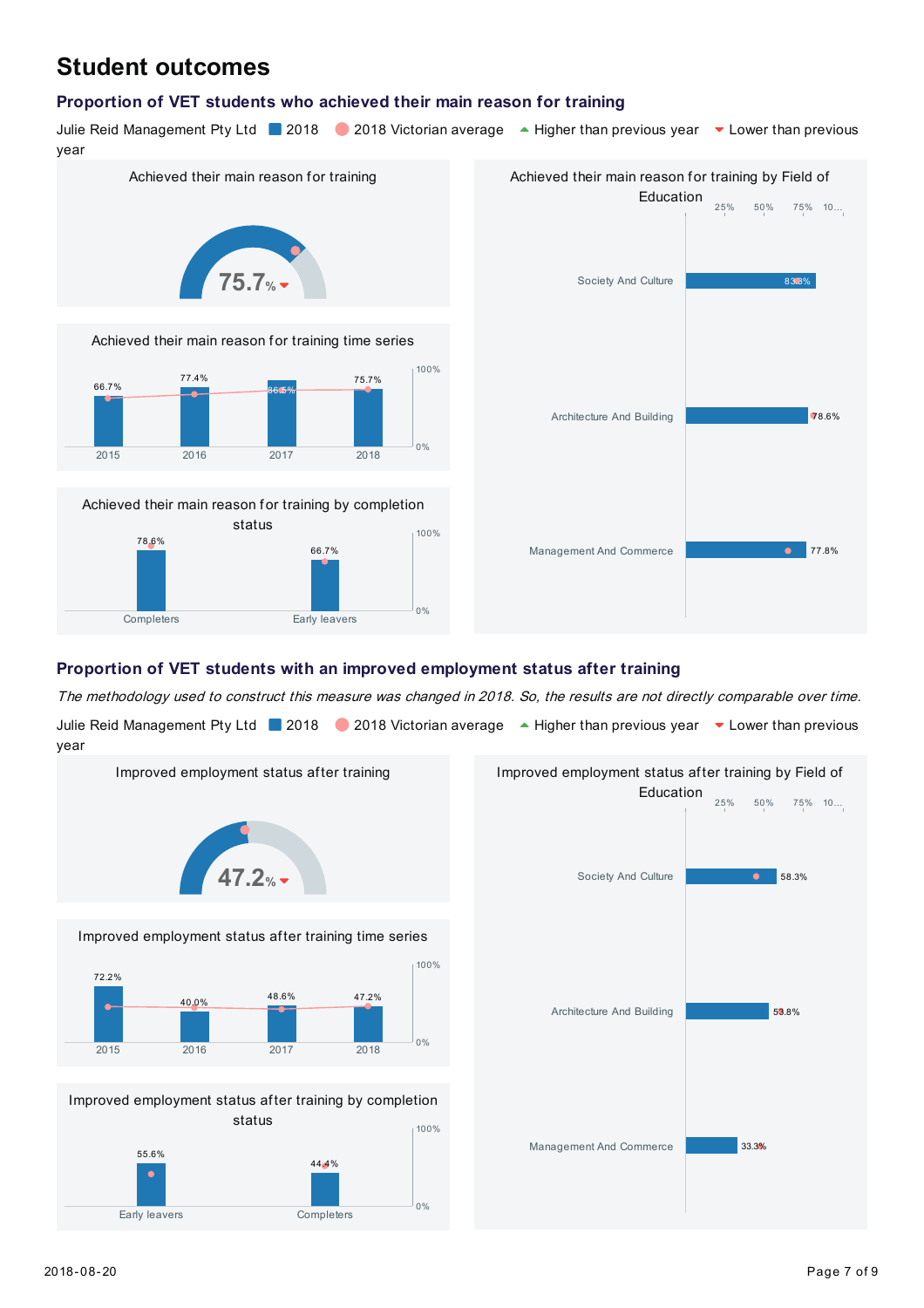#### **Proportion of VET students going onto further study at a higher level than their completed training**

Julie Reid Management Pty Ltd 2018 2018 Victorian average A Higher than previous year v Lower than previous year Going onto further study Going onto further study time series Going onto further study by completion status  $14.3%$ 16.7% 19.4% 14.3% 2015 2016 2017 2018  $0%$ 100% 14.8% 12.5% Completers Early leavers 0% 100% Going onto further study by Field of Education 16.7% 11.1% 7.7% Society And Culture Management And Commerce Architecture And Building 25% 50% 75% 10…

#### **Proportion of VET students who recommended Julie Reid Management Pty Ltd**

Julie Reid Management Pty Ltd 2018 2018 Victorian average A Higher than previous year v Lower than previous year